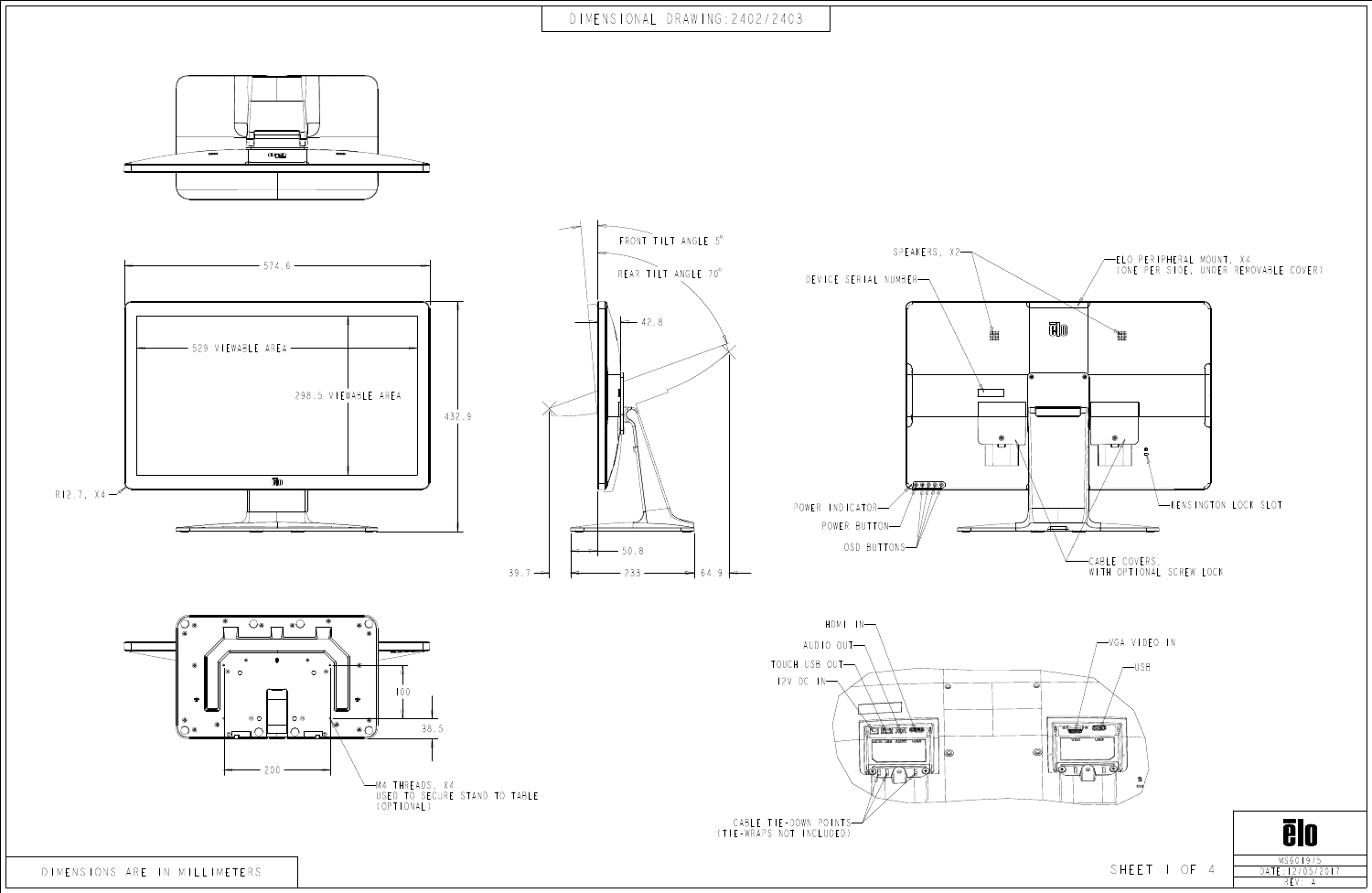





VESA MOUNTING VESA MIS-D, 100, C

REMOVE STAND TO ACCESS VESA MOUNTING INTERFACE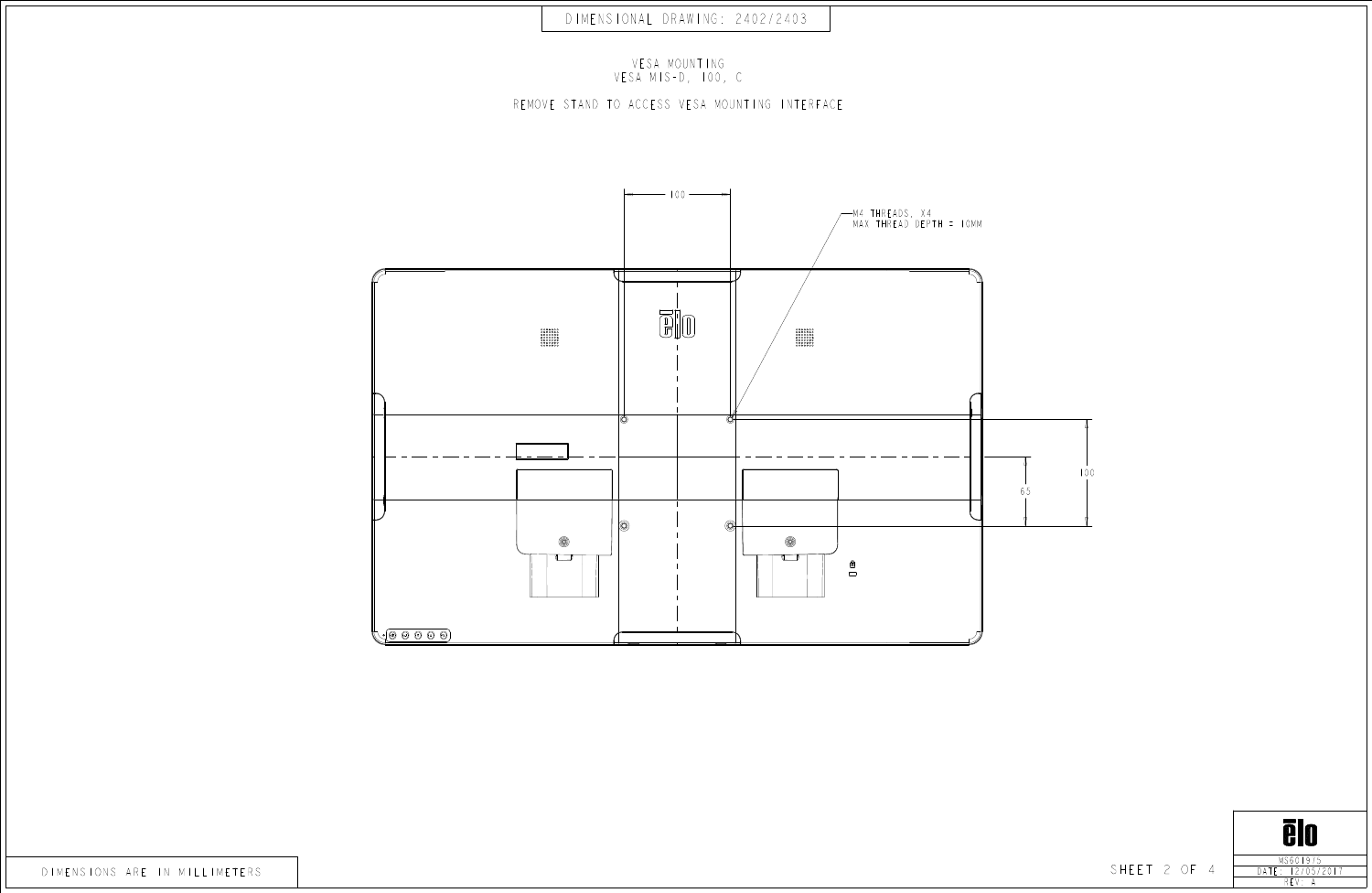

DIMENSIONAL DRAWING: 2402/2403



HANDLE KIT P/N E352196 ORDERED SEPARATELY, CUSTOMER ASSEMBLED 2 HANDLES WITH MOUNTING SCREWS INCLUDED IN KIT HANDLES CAN BE ASSEMBLED ON ANY OF THE FOUR SIDES

HANDLES ARE INTENDED TO ADJUST TILT OF DISPLAY. DO NOT CARRY TOUCHMONITOR USING HANDLES.